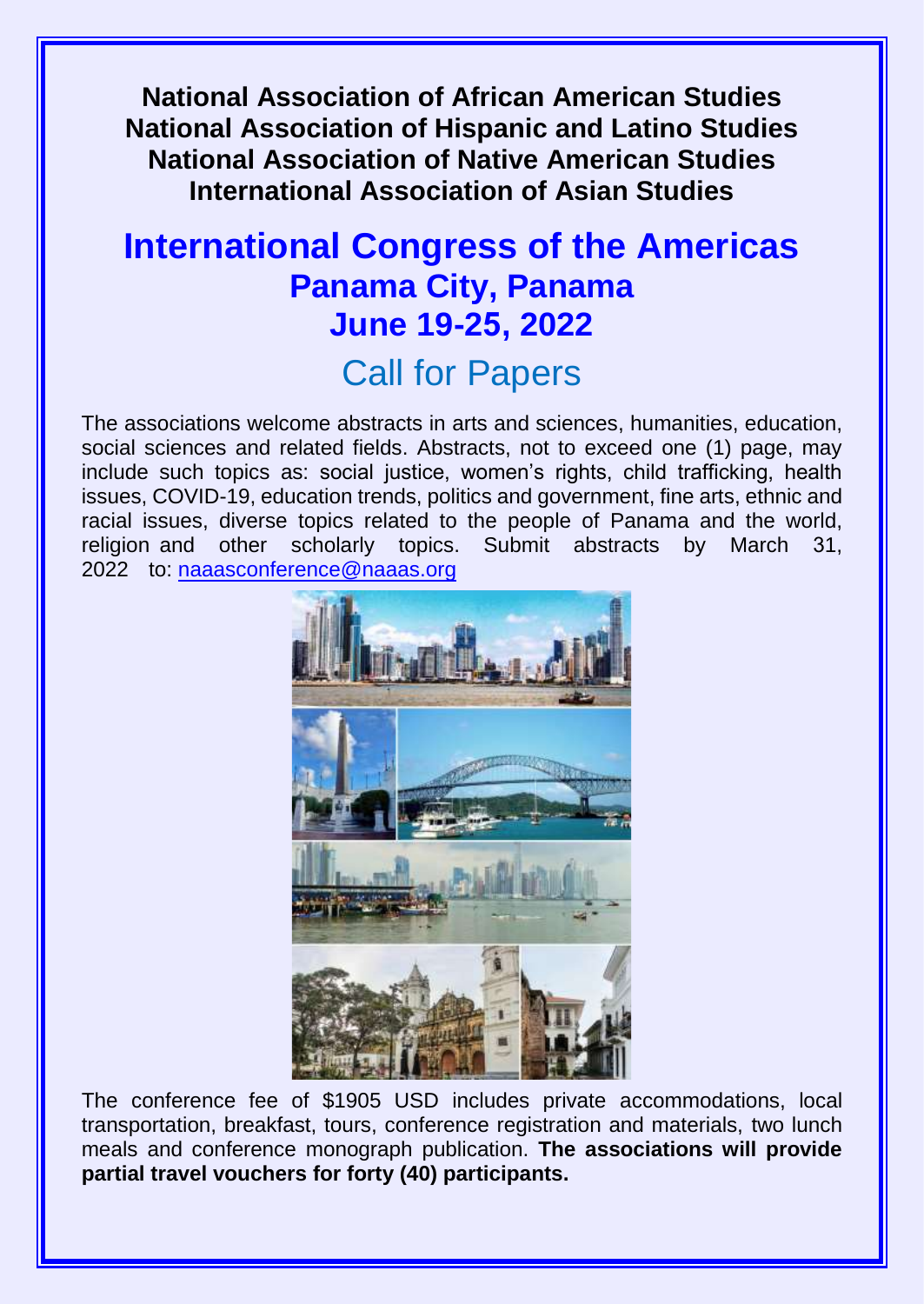### **International Conference of the Americas June 19-25, 2022 Panama City, Panama**

| <b>Sunday, June 19, 2022</b>   | International delegation arrives                                     |
|--------------------------------|----------------------------------------------------------------------|
| <b>Monday, June 20, 2022</b>   |                                                                      |
|                                | Morning is free                                                      |
| 12:30 pm                       | Depart for tour of Panama Canal                                      |
| 4:30 pm                        | Depart Panama Canal                                                  |
| 5:00 pm                        | Dinner at a local Panamanian restaurant                              |
| 8:00 pm                        | Shopping                                                             |
| Tuesday, June 21, 2022         |                                                                      |
| $7:30$ am $-8:30$ am           | <b>Breakfast</b>                                                     |
| 8:30 am                        | Depart hotel for Biomuseo of Panama                                  |
| $9:00$ am                      | Arrive at Biomuseo of Panama                                         |
| Noon                           | Depart for lunch at downtown mall                                    |
| $2:30$ pm                      | Depart for tour of West Indian Museum of Panama                      |
| $3:00$ pm                      | Arrive at West Indian Museum of Panama                               |
| 5:00 pm                        | Depart for dinner                                                    |
| 6:30 pm                        | Evening activity (TBD)                                               |
| Wednesday, June 22, 2022       |                                                                      |
| $9:00$ am $-5:30$ pm           | Opening of International Conference of the<br>Americas               |
| <u>Thursday, June 23, 2022</u> |                                                                      |
| $9:00$ am $-5:30$ pm           | International Conference of the Americas                             |
| <u>Friday, June 24, 2022</u>   |                                                                      |
| $9:00$ am $-$ Noon             | International Conference of the Americas                             |
| 12:30 pm                       | Closing luncheon                                                     |
| $2:00$ pm                      | Depart to San Blas Island for Kuna Indians<br>community and shopping |
| $6:00$ pm                      | Depart San Blas Island                                               |
| 6:30 pm                        | Dinner (TBD)                                                         |
| Saturday, June 25, 2022        | International Delegation departs                                     |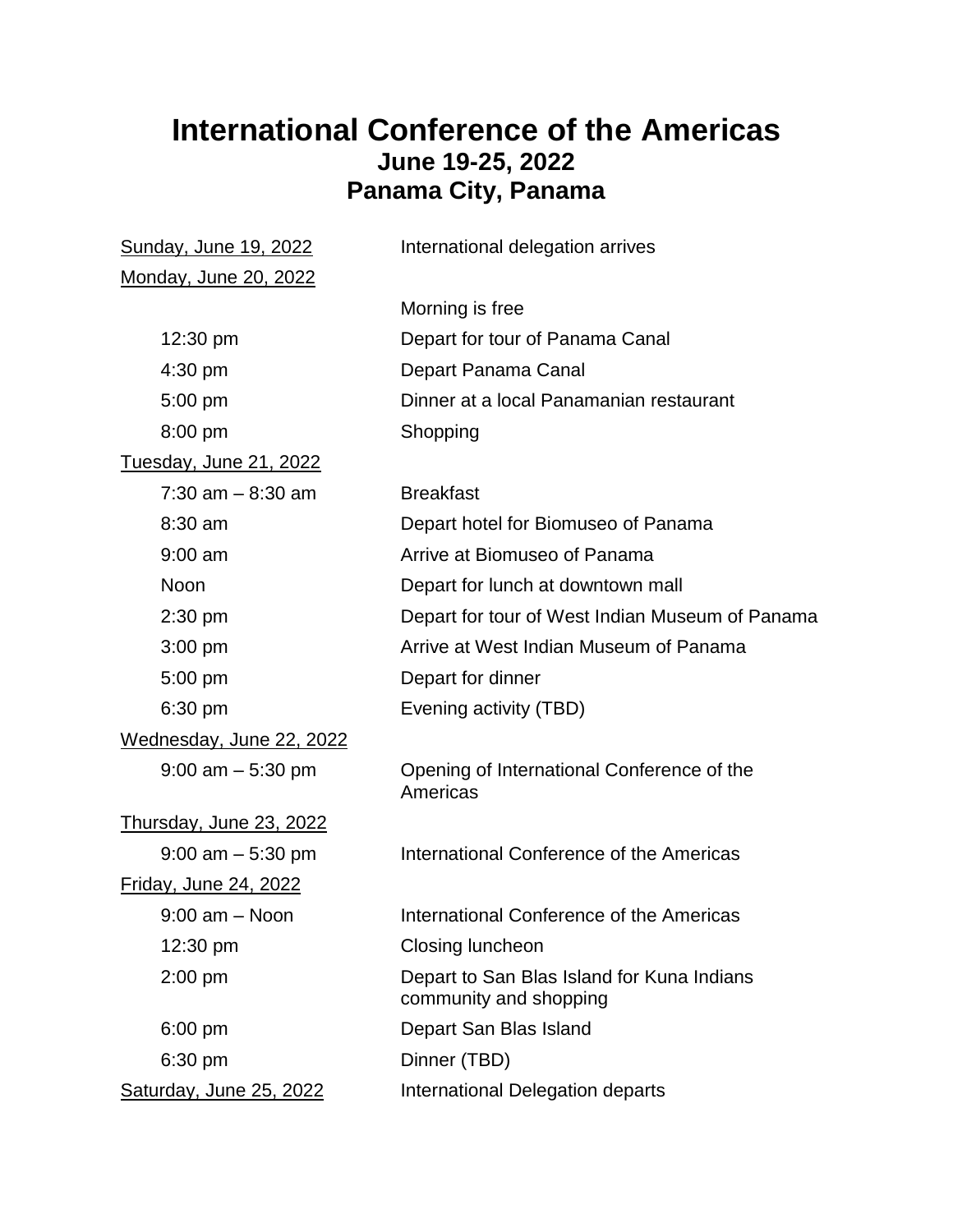#### **International Conference of the Americas Program Registration**

| Postal Mailing address:                                                           |                                     |  |
|-----------------------------------------------------------------------------------|-------------------------------------|--|
|                                                                                   | apt: __________                     |  |
|                                                                                   |                                     |  |
|                                                                                   |                                     |  |
|                                                                                   |                                     |  |
|                                                                                   |                                     |  |
| Telephone: __________________________________. Email: ___________________________ |                                     |  |
| 2 <sup>nd</sup> Person/ Room Sharing                                              |                                     |  |
|                                                                                   |                                     |  |
| 3rd Person/Room sharing                                                           |                                     |  |
|                                                                                   |                                     |  |
| 4 <sup>th</sup> Person/ Room sharing                                              |                                     |  |
|                                                                                   | E-mail:____________________________ |  |

\$100 non-refundable deposit due at time paper/abstract is accepted. Cancellations must be made via email or letter. No phone calls will be accepted.

#### **Payment Schedule**

Upon acceptance of abstract \$100.00 March 30, 2022 \$605.00 April 30, 2022<br>May 30, 2022 \$600.00 May 30, 2022

#### **Refund Policy:**

| April 1, 2022 | 100%  |
|---------------|-------|
| May 15, 2022  | 75%   |
| May 30, 2022  | \$50% |
| June 5, 2022  | 25%   |
| June 6, 2022  | $0\%$ |

#### **Partial travel grants are available.**